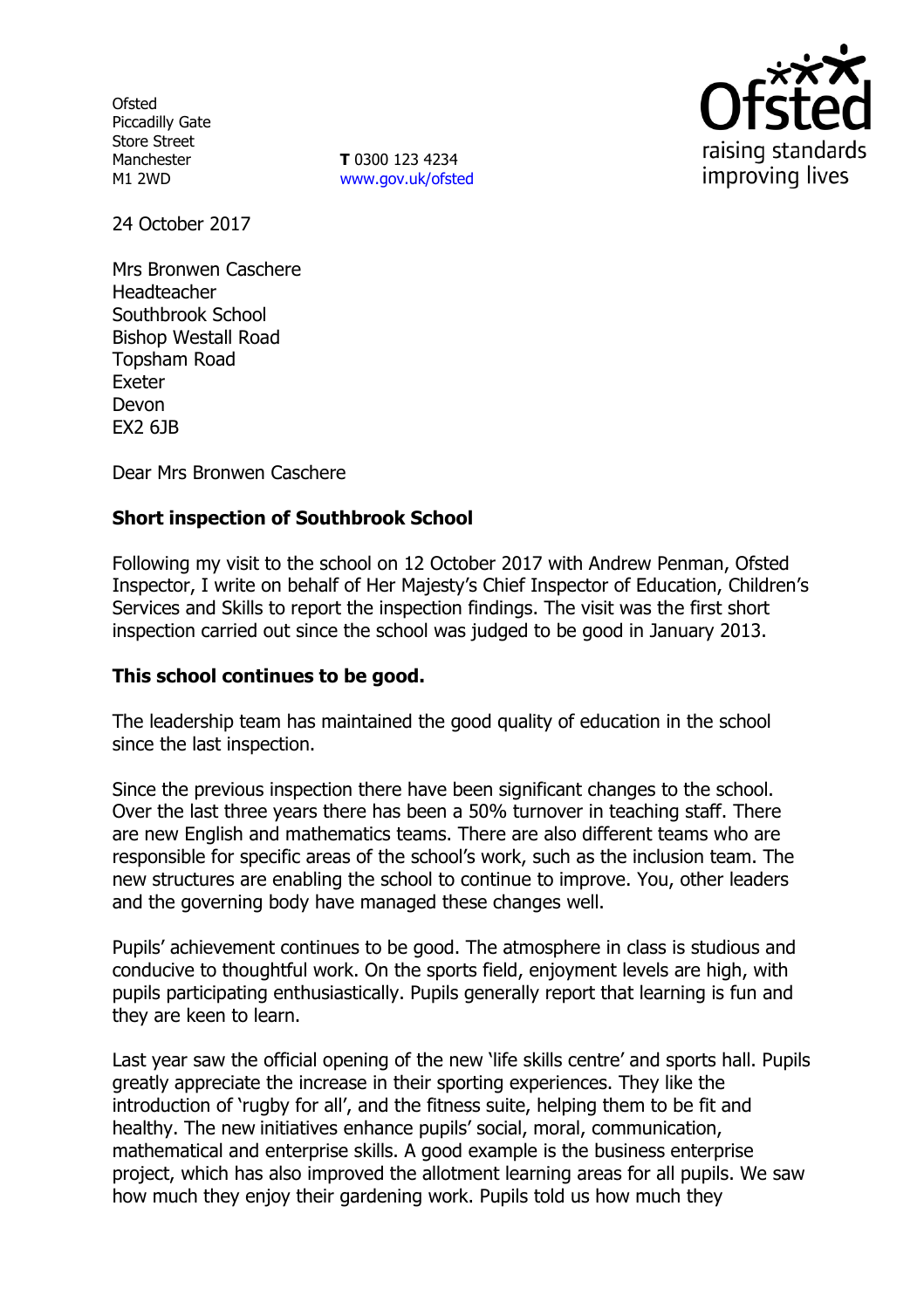

appreciate reading the new books in the library bus and experiencing the sensory garden.

Communication with parents and carers continues to improve. You are keeping them better informed through the new electronic communication system. You have established a successful 'adoptive parent group' in response to these parents' needs. Members of the group relish meeting each other, providing mutual support and empathy.

The leadership team has identified that middle leaders need more support and guidance. The detailed analysis of pupils' work has shown you that writing in subjects other than English needs improvement. You, and other leaders, are mindful of the need to keep under review the courses available for pupils in Years 10 and 11.

# **Safeguarding is effective.**

You, other leaders and the governing body ensure that all safeguarding arrangements are fit for purpose. You and the staff work closely with the other agencies to secure the safety and well-being of pupils. A big focus recently has been on developing and supporting pupils' mental health. The pastoral team provides early help, interventions and support for families.

All staff have at the forefront of their thinking the safeguarding of pupils. When they have a concern they know what to do and whom to go to. Staff receive regular, appropriate training.

The safeguarding team keep comprehensive records, which they use to inform those that need to know. Risk assessments are regularly reviewed and monitored, including by the governing body. The school makes appropriate adjustments to mitigate risk. When issues arise the school works flexibly, and adapts practice to reduce risk.

# **Inspection findings**

- Our first line of enquiry on this inspection was to see how effectively you, and the governing body, were checking the school's performance. The effective use of target-setting was an area for improvement identified in the previous inspection report. The 'whole-school action plan' is fit for purpose. It focuses on the key issues for the school. It contains identified outcomes that are regularly measured throughout the year. This enables everyone to see where the progress of actions is on track. You make changes to the plan where needed. Monitoring by the governing body is holding you, and other leaders, firmly to account. They have a clear understanding that the pupil premium funding is being used wisely. Funds are successfully improving the outcomes for pupils.
- The action plans used by subject leaders have direct links to, and from, the whole-school action plan. However, they are not of the same good quality. We discussed how they could be refined and how these middle leaders need more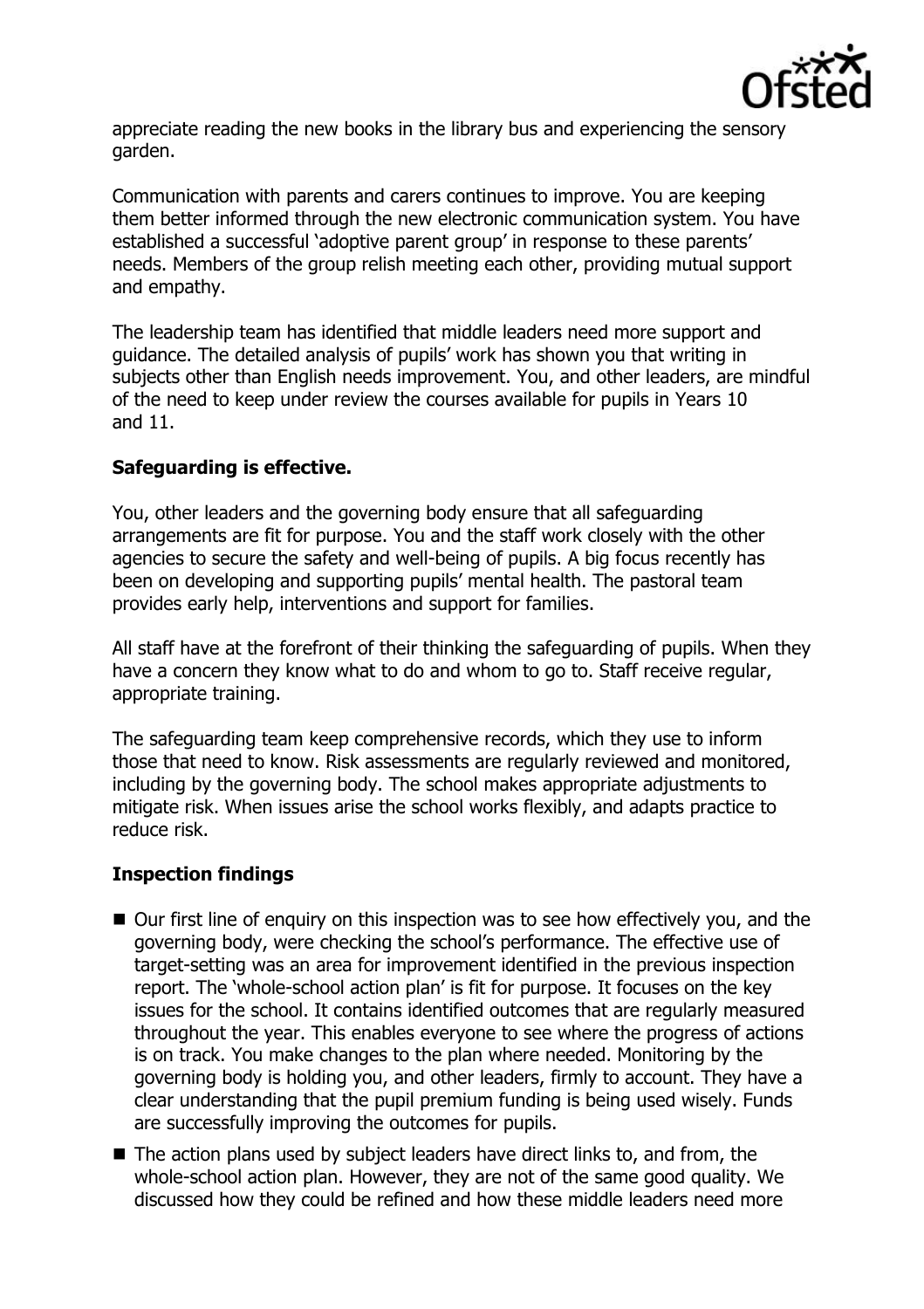

guidance and support to help them do this quickly.

- The inspection's second line of enquiry was to see if pupils were getting work that was suitably challenging and that they knew how to make improvements. This was an area for improvement identified in the previous inspection. We found that pupils' work matches that reported in the school's analysis. The work shows that pupils are making good progress. Feedback by teachers gives pupils the key messages they need so that they know what they need to do next. Pitching work at the right level ensures pupils' interest. They stay on task, behave well, sometimes get things wrong, and enjoy their learning.
- The third line of enquiry concerned the quality of pupils' writing across all their subjects, as a previously identified area for improvement. Your enhanced monitoring and assessment systems have ensured that the quality of pupils' writing matches their ability. It is also consistent in a range of subjects. However, pupils write at greater length and in a wider range of different styles in English compared with other subjects. We agreed that pupils need to do more purposeful writing in other subjects. You have already identified this as an area for development in your action plan for this year.
- $\blacksquare$  The final line of enquiry looked at the courses that pupils were taking in Years 10 and 11. You have continued to adapt the courses available based on the needs, abilities and desires of each cohort of pupils starting Year 10. Pupils generally complete appropriate courses. They are well prepared for the next stage in their lives. When leaving school, all pupils continue in education, training or employment.
- We discussed how, given changes to the external courses available, and the increasingly complex needs of pupils, the school should consider offering an even wider range of accreditations. We noted that the type of courses for creative subjects could be extended. You have already identified that pupils find the entry-level physical education course too easy, but too difficult at GCSE level. You have already initiated the Duke of Edinburgh's Award scheme and plan to extend the range of accredited 'physically active' courses available.

## **Next steps for the school**

Leaders and those responsible for governance should:

- $\blacksquare$  ensure that middle leaders contribute even more strongly to the monitoring and evaluation of their areas of responsibility, to help further drive improvements for the whole school.
- continue to review the curriculum provided so that pupils:
	- write at greater length and in different, pertinent, styles in all subjects
	- have a wider range of accredited courses, particularly for creative and physical education studies.

I am copying this letter to the chair of the governing body, the regional schools commissioner and the director of children's services for Devon. This letter will be published on the Ofsted website.